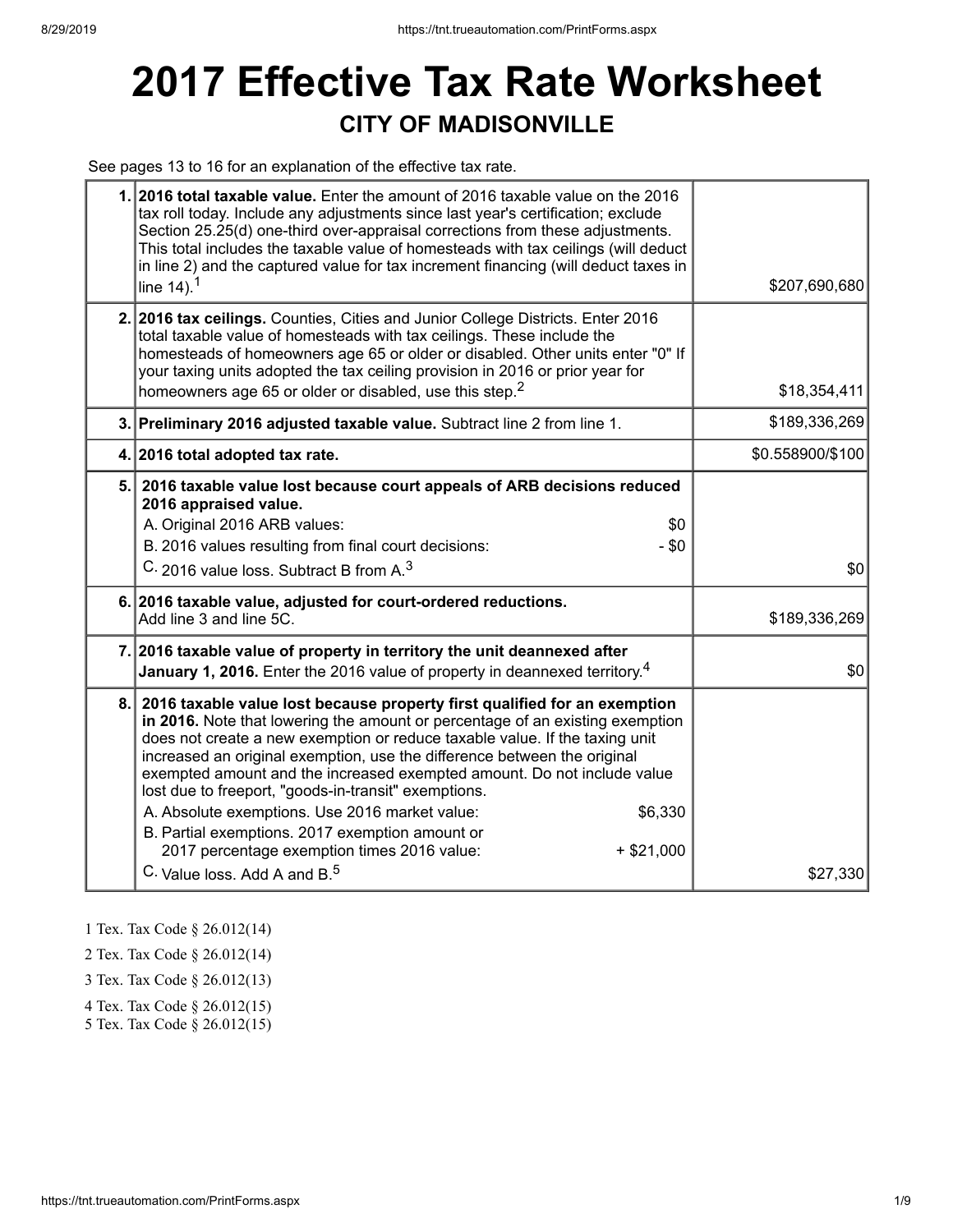### **2017 Effective Tax Rate Worksheet (continued) CITY OF MADISONVILLE**

| 9. | 2016 taxable value lost because property first qualified for agricultural<br>appraisal (1-d or 1-d-1), timber appraisal, recreational/scenic appraisal or<br>public access airport special appraisal in 2017. Use only those properties<br>that first qualified in 2017; do not use properties that qualified in 2016.<br>A. 2016 market value:<br>\$0<br>$-$ \$0<br>B. 2017 productivity or special appraised value:<br>C. Value loss. Subtract B from A. <sup>6</sup> | \$0           |
|----|-------------------------------------------------------------------------------------------------------------------------------------------------------------------------------------------------------------------------------------------------------------------------------------------------------------------------------------------------------------------------------------------------------------------------------------------------------------------------|---------------|
|    | 10. Total adjustments for lost value. Add lines 7, 8C and 9C.                                                                                                                                                                                                                                                                                                                                                                                                           | \$27,330      |
|    | 11. 2016 adjusted taxable value. Subtract line 10 from line 6.                                                                                                                                                                                                                                                                                                                                                                                                          | \$189,308,939 |
|    | 12. Adjusted 2016 taxes. Multiply line 4 by line 11 and divide by \$100.                                                                                                                                                                                                                                                                                                                                                                                                | \$1,058,047   |
|    | 13. Taxes refunded for years preceding tax year 2016. Enter the amount of<br>taxes refunded by the taxing unit for tax years preceding tax year 2016. Types<br>of refunds include court decisions, Tax Code § 25.25(b) and (c) corrections and<br>Tax Code § 31.11 payment errors. Do not include refunds for tax year 2016.<br>This line applies only to tax years preceding tax year 2016. $^7$                                                                       | \$100         |
|    | 14. Taxes in tax increment financing (TIF) for tax year 2016. Enter the amount of<br>taxes paid into the tax increment fund for a reinvestment zone as agreed by the<br>taxing unit. If the unit has no 2017 captured appraised value in Line 16D, enter<br>"0". <sup>8</sup>                                                                                                                                                                                           | \$0           |
|    | 15. Adjusted 2016 taxes with refunds and TIF adjustment. Add lines 12 and 13,<br>subtract line 14.9                                                                                                                                                                                                                                                                                                                                                                     | \$1,058,147   |
|    | 16. Total 2017 taxable value on the 2017 certified appraisal roll today. This<br>value includes only certified values and includes the total taxable value of<br>homesteads with tax ceilings (will deduct in line 18). These homesteads<br>includes homeowners age 65 or older or disabled. <sup>10</sup><br>A. Certified values only:<br>\$207,285,216<br>B. Counties: Include railroad rolling stock values<br>certified by the Comptroller's office:<br>$+$ \$0     |               |

6 Tex. Tax Code § 26.012(15)

7 Tex. Tax Code § 26.012(13)

8 Tex. Tax Code § 26.03(c)

9 Tex. Tax Code § 26.012(13)

10 Tex. Tax Code § 26.012(15)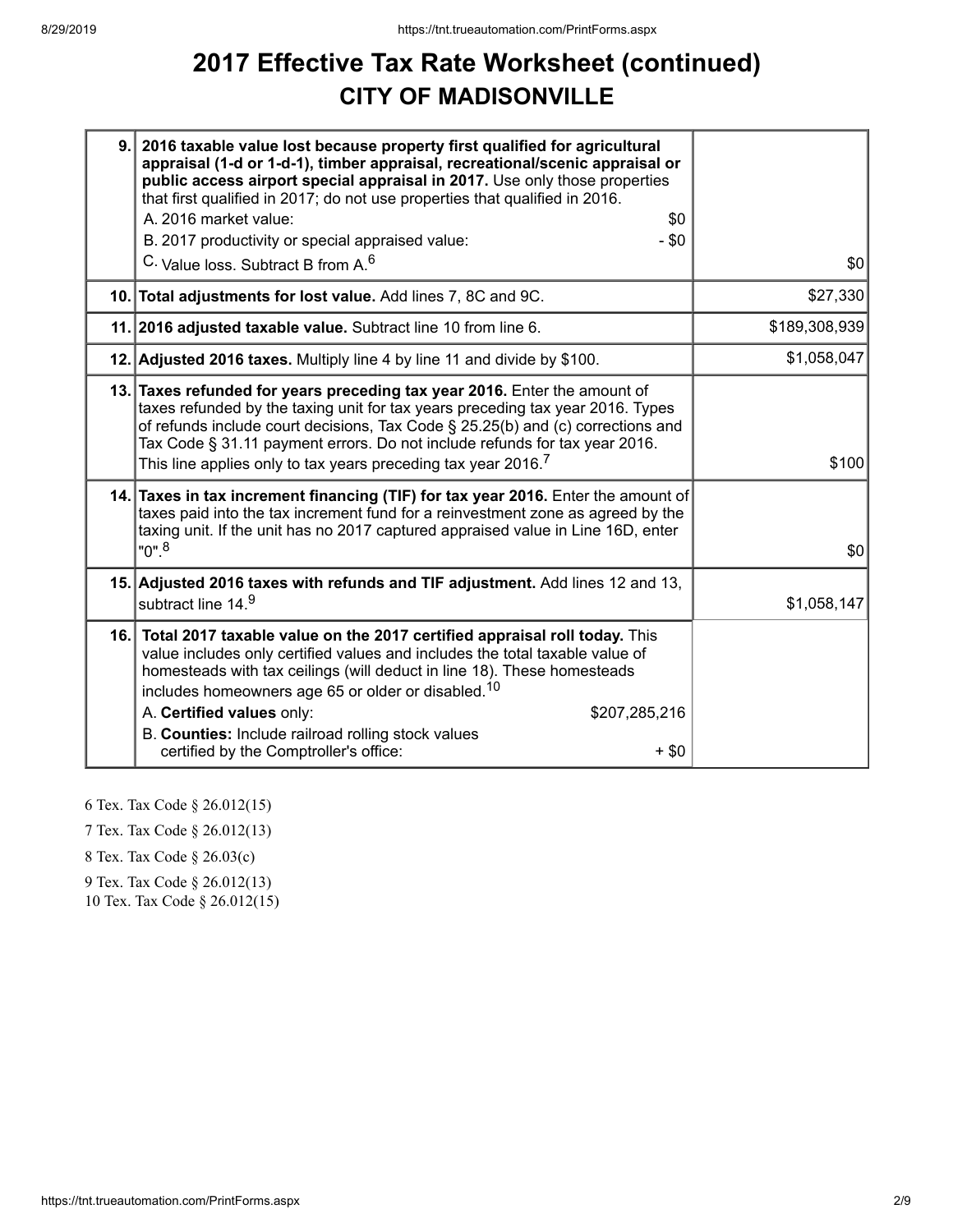#### **2017 Effective Tax Rate Worksheet (continued) CITY OF MADISONVILLE**

| 16.<br>$\text{(cont.)}$ | C. Pollution control exemption: Deduct the value<br>of property exempted for the current tax year for<br>the first time as pollution control property:<br>D. Tax increment financing: Deduct the 2017<br>captured appraised value of property taxable by a<br>taxing unit in a tax increment financing zone for<br>which the 2017 taxes will be deposited into the<br>tax increment fund. Do not include any new<br>property value that will be included in line 21<br>below. <sup>11</sup><br>E. Total 2017 value. Add A and B, then subtract C<br>and D.                                                                                                                                                                                                                                                                                                                                                                                                                                                                                                                                                                                                                                                                                                    | $-$ \$0<br>$-$ \$0 | \$207,285,216 |
|-------------------------|---------------------------------------------------------------------------------------------------------------------------------------------------------------------------------------------------------------------------------------------------------------------------------------------------------------------------------------------------------------------------------------------------------------------------------------------------------------------------------------------------------------------------------------------------------------------------------------------------------------------------------------------------------------------------------------------------------------------------------------------------------------------------------------------------------------------------------------------------------------------------------------------------------------------------------------------------------------------------------------------------------------------------------------------------------------------------------------------------------------------------------------------------------------------------------------------------------------------------------------------------------------|--------------------|---------------|
| 17.                     | Total value of properties under protest or not included on certified<br>appraisal roll. <sup>12</sup><br>A. 2017 taxable value of properties under protest.<br>The chief appraiser certifies a list of properties still<br>under ARB protest. The list shows the appraisal<br>district's value and the taxpayer's claimed value, if<br>any or an estimate of the value if the taxpayer<br>wins. For each of the properties under protest,<br>use the lowest of these values. Enter the total<br>value. <sup>13</sup><br>B. 2017 value of properties not under protest or<br>included on certified appraisal roll. The chief<br>appraiser gives taxing units a list of those taxable<br>properties that the chief appraiser knows about<br>but are not included at appraisal roll certification.<br>These properties also are not on the list of<br>properties that are still under protest. On this list<br>of properties, the chief appraiser includes the<br>market value, appraised value and exemptions for<br>the preceding year and a reasonable estimate of<br>the market value, appraised value and<br>exemptions for the current year. Use the lower<br>market, appraised or taxable value (as<br>appropriate). Enter the total value. <sup>14</sup> | \$0<br>$+ $0$      |               |

- 11 Tex. Tax Code § 26.03(c)
- 12 Tex. Tax Code § 26.01(c)
- 13 Tex. Tax Code § 26.04 and 26.041

14 Tex. Tax Code § 26.04 and 26.041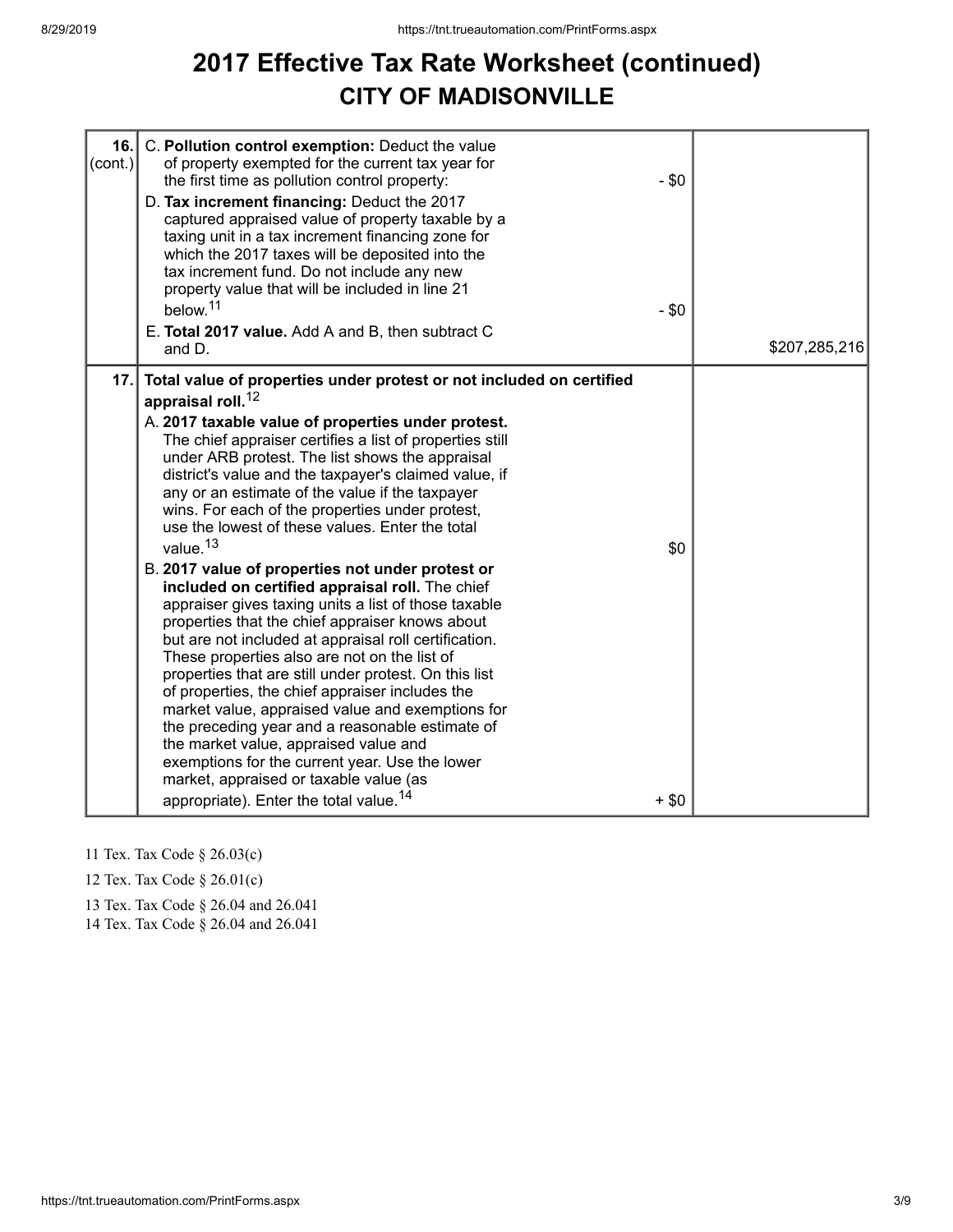#### **2017 Effective Tax Rate Worksheet (continued) CITY OF MADISONVILLE**

| cont. | 17. C. Total value under protest or not certified. Add<br>A and B.                                                                                                                                                                                                                                                                                                                                                                                                                                                                                                                                                                             | \$0            |
|-------|------------------------------------------------------------------------------------------------------------------------------------------------------------------------------------------------------------------------------------------------------------------------------------------------------------------------------------------------------------------------------------------------------------------------------------------------------------------------------------------------------------------------------------------------------------------------------------------------------------------------------------------------|----------------|
|       | 18. 2017 tax ceilings. Counties, cities and junior colleges enter 2017 total taxable<br>value of homesteads with tax ceilings. These include the homesteads of<br>homeowners age 65 or older or disabled. Other taxing units enter "0". If your<br>taxing units adopted the tax ceiling provision in 2016 or prior year for<br>homeowners age 65 or older or disabled, use this step. <sup>15</sup>                                                                                                                                                                                                                                            | \$17,607,419   |
|       | 19. 2017 total taxable value. Add lines 16E and 17C. Subtract line 18.                                                                                                                                                                                                                                                                                                                                                                                                                                                                                                                                                                         | \$189,677,797  |
|       | 20. Total 2017 taxable value of properties in territory annexed after January<br>1, 2008. Include both real and personal property. Enter the 2017 value of<br>property in territory annexed. <sup>16</sup>                                                                                                                                                                                                                                                                                                                                                                                                                                     | \$0            |
|       | 21. Total 2017 taxable value of new improvements and new personal property<br>located in new improvements. New means the item was not on the appraisal<br>roll in 2016. An improvement is a building, structure, fixture or fence erected on<br>or affixed to land. New additions to existing improvements may be included if<br>the appraised value can be determined. New personal property in a new<br>improvement must have been brought into the taxing unit after January 1, 2016<br>and be located in a new improvement. New improvements do include property<br>on which a tax abatement agreement has expired for 2017. <sup>17</sup> | \$2,530,020    |
|       | 22. Total adjustments to the 2017 taxable value. Add lines 20 and 21.                                                                                                                                                                                                                                                                                                                                                                                                                                                                                                                                                                          | \$2,530,020    |
|       | 23. 2017 adjusted taxable value. Subtract line 22 from line 19.                                                                                                                                                                                                                                                                                                                                                                                                                                                                                                                                                                                | \$187,147,777  |
|       | 24. 2017 effective tax rate. Divide line 15 by line 23 and multiply by \$100. <sup>18</sup>                                                                                                                                                                                                                                                                                                                                                                                                                                                                                                                                                    | \$0.5654/\$100 |
|       | 25. COUNTIES ONLY. Add together the effective tax rates for each type of tax the<br>county levies. The total is the 2017 county effective tax rate. <sup>19</sup>                                                                                                                                                                                                                                                                                                                                                                                                                                                                              |                |
|       | <b>Fund Name</b><br><b>Tax Rate</b><br>${fields.1}$<br>${fields2}$                                                                                                                                                                                                                                                                                                                                                                                                                                                                                                                                                                             | \$/\$100       |

15 Tex. Tax Code § 26.012(6)

16 Tex. Tax Code § 26.012(17)

17 Tex. Tax Code § 26.012(17)

18 Tex. Tax Code § 26.04(c)

19 Tex. Tax Code § 26.04(d)

A county, city or hospital district that adopted the additional sales tax in November 2016 or in May 2017 must adjust its effective tax rate. *The Additional Sales Tax Rate Worksheet* on page 39 sets out this adjustment. Do not forget to complete the *Additional Sales Tax Rate Worksheet* if the taxing unit adopted the additional sales tax on these dates.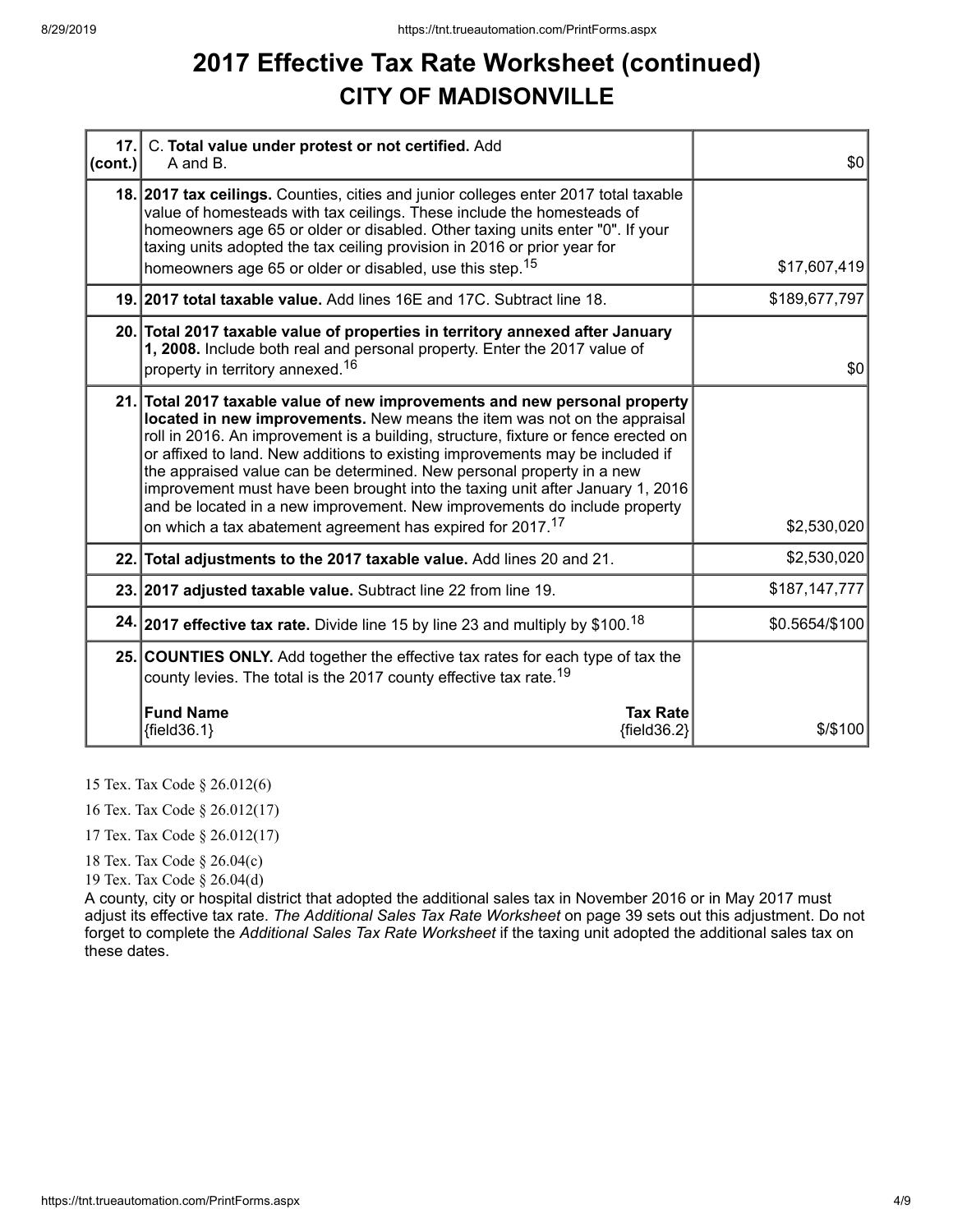# **2017 Rollback Tax Rate Worksheet CITY OF MADISONVILLE**

See pages 17 to 21 for an explanation of the rollback tax rate.

|      | 26. 2016 maintenance and operations (M&O) tax rate.                                                                                                                                                                                                                                                                                                                                                                                                                                                                                                                                                                                                                                                                                                                                                                                                                                                                                                                                                                                                                                                                                                                                                                                                                                                                                                                                 | \$0.313500/\$100 |
|------|-------------------------------------------------------------------------------------------------------------------------------------------------------------------------------------------------------------------------------------------------------------------------------------------------------------------------------------------------------------------------------------------------------------------------------------------------------------------------------------------------------------------------------------------------------------------------------------------------------------------------------------------------------------------------------------------------------------------------------------------------------------------------------------------------------------------------------------------------------------------------------------------------------------------------------------------------------------------------------------------------------------------------------------------------------------------------------------------------------------------------------------------------------------------------------------------------------------------------------------------------------------------------------------------------------------------------------------------------------------------------------------|------------------|
|      | 27. 2016 adjusted taxable value. Enter the amount from line 11.                                                                                                                                                                                                                                                                                                                                                                                                                                                                                                                                                                                                                                                                                                                                                                                                                                                                                                                                                                                                                                                                                                                                                                                                                                                                                                                     | \$189,308,939    |
| 28.1 | 2016 M&O taxes.<br>A. Multiply line 26 by line 27 and divide by \$100.<br>\$593,483<br>B. Cities, counties and hospital districts with<br>additional sales tax: Amount of additional sales<br>tax collected and spent on M&O expenses in<br>2016. Enter amount from full year's sales tax<br>revenue spent for M&O in 2016 fiscal year, if any.<br>Other units, enter "0." Counties exclude any<br>amount that was spent for economic development<br>grants from the amount of sales tax spent.<br>$+ $1,410,411$<br>C. Counties: Enter the amount for the state criminal<br>justice mandate. If second or later year, the<br>amount is for increased cost above last year's<br>amount. Other units, enter "0."<br>$+$ \$0<br>D. Transferring function: If discontinuing all of a<br>department, function or activity and transferring it<br>to another unit by written contract, enter the<br>amount spent by the unit discontinuing the<br>function in the 12 months preceding the month of<br>this calculation. If the unit did not operate this<br>function for this 12-month period, use the amount<br>spent in the last full fiscal year in which the unit<br>operated the function. The unit discontinuing the<br>function will subtract this amount in H below. The<br>unit receiving the function will add this amount in<br>H below. Other units, enter "0."<br>$+/-$ \$0 |                  |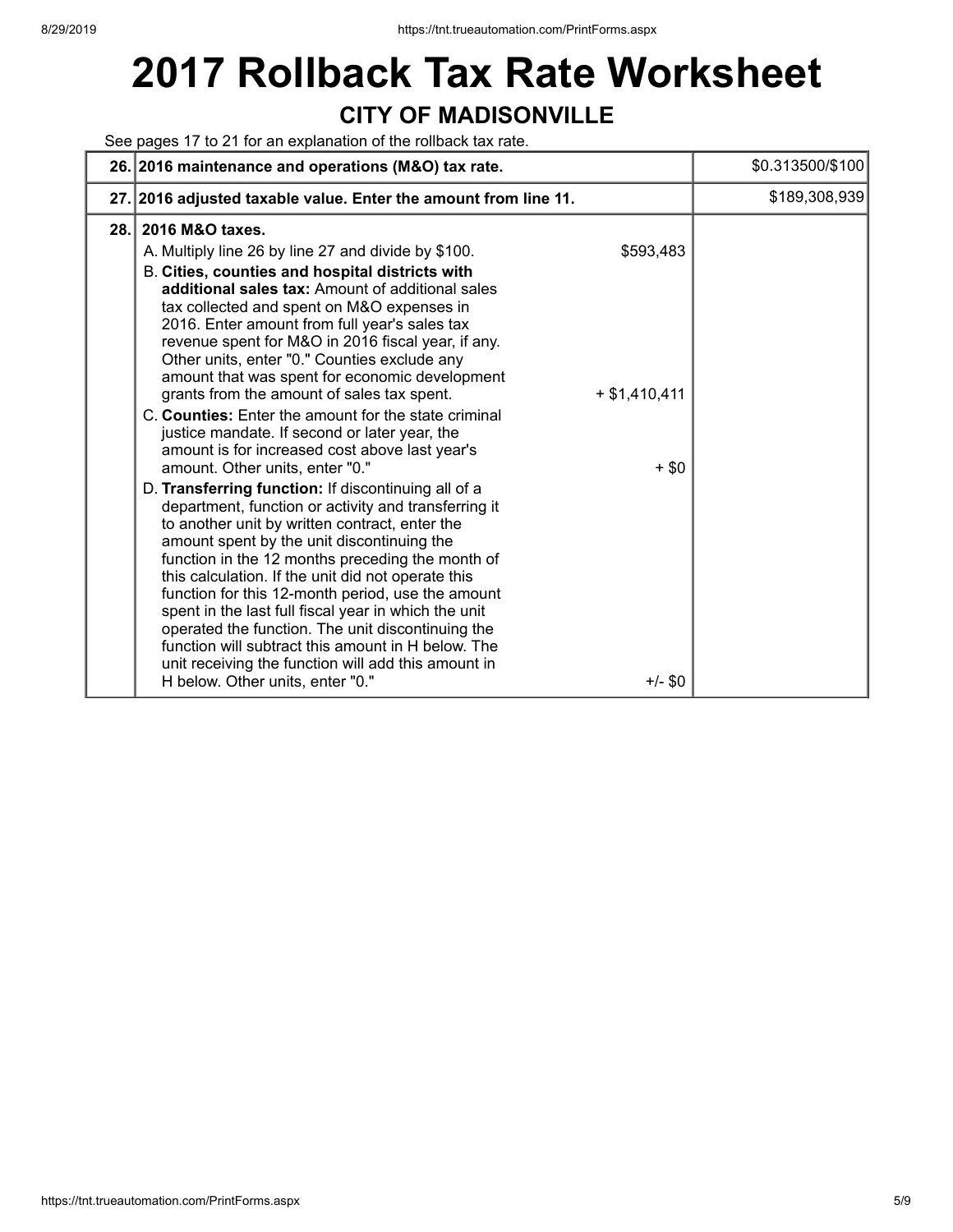#### **2017 Rollback Tax Rate Worksheet (continued) CITY OF MADISONVILLE**

| 28.<br>(cont.) | E. Taxes refunded for years preceding tax year<br>2016: Enter the amount of M&O taxes refunded<br>during the last budget year for tax years<br>preceding tax year 2016. Types of refunds<br>include court decisions, Section 25.25(b) and (c)<br>corrections and Section 31.11 payment errors.<br>Do not include refunds for tax year 2016. This<br>line applies only to tax years preceding tax year<br>2016.<br>F. Enhanced indigent health care expenditures: | $+$ \$56 |                |
|----------------|------------------------------------------------------------------------------------------------------------------------------------------------------------------------------------------------------------------------------------------------------------------------------------------------------------------------------------------------------------------------------------------------------------------------------------------------------------------|----------|----------------|
|                | Enter the increased amount for the current year's<br>enhanced indigent health care expenditures<br>above the preceding tax year's enhanced<br>indigent health care expenditures, less any state<br>assistance.                                                                                                                                                                                                                                                   | $+$ \$0  |                |
|                | G. Taxes in tax increment financing (TIF): Enter<br>the amount of taxes paid into the tax increment<br>fund for a reinvestment zone as agreed by the<br>taxing unit. If the unit has no 2017 captured<br>appraised value in Line 16D, enter "0."                                                                                                                                                                                                                 | - \$0    |                |
|                | H. Adjusted M&O Taxes. Add A, B, C, E and F. For<br>unit with D, subtract if discontinuing function and<br>add if receiving function. Subtract G.                                                                                                                                                                                                                                                                                                                |          | \$2,003,950    |
|                | 29. 2017 adjusted taxable value.<br>Enter line 23 from the Effective Tax Rate Worksheet.                                                                                                                                                                                                                                                                                                                                                                         |          | \$187,147,777  |
|                | 30. 2017 effective maintenance and operations rate.<br>Divide line 28H by line 29 and multiply by \$100.                                                                                                                                                                                                                                                                                                                                                         |          | \$1.0707/\$100 |
|                | 31. 2017 rollback maintenance and operation rate.<br>Multiply line 30 by 1.08. (See lines 49 to 52 for additional rate for pollution<br>control expenses.                                                                                                                                                                                                                                                                                                        |          | \$1.1563/\$100 |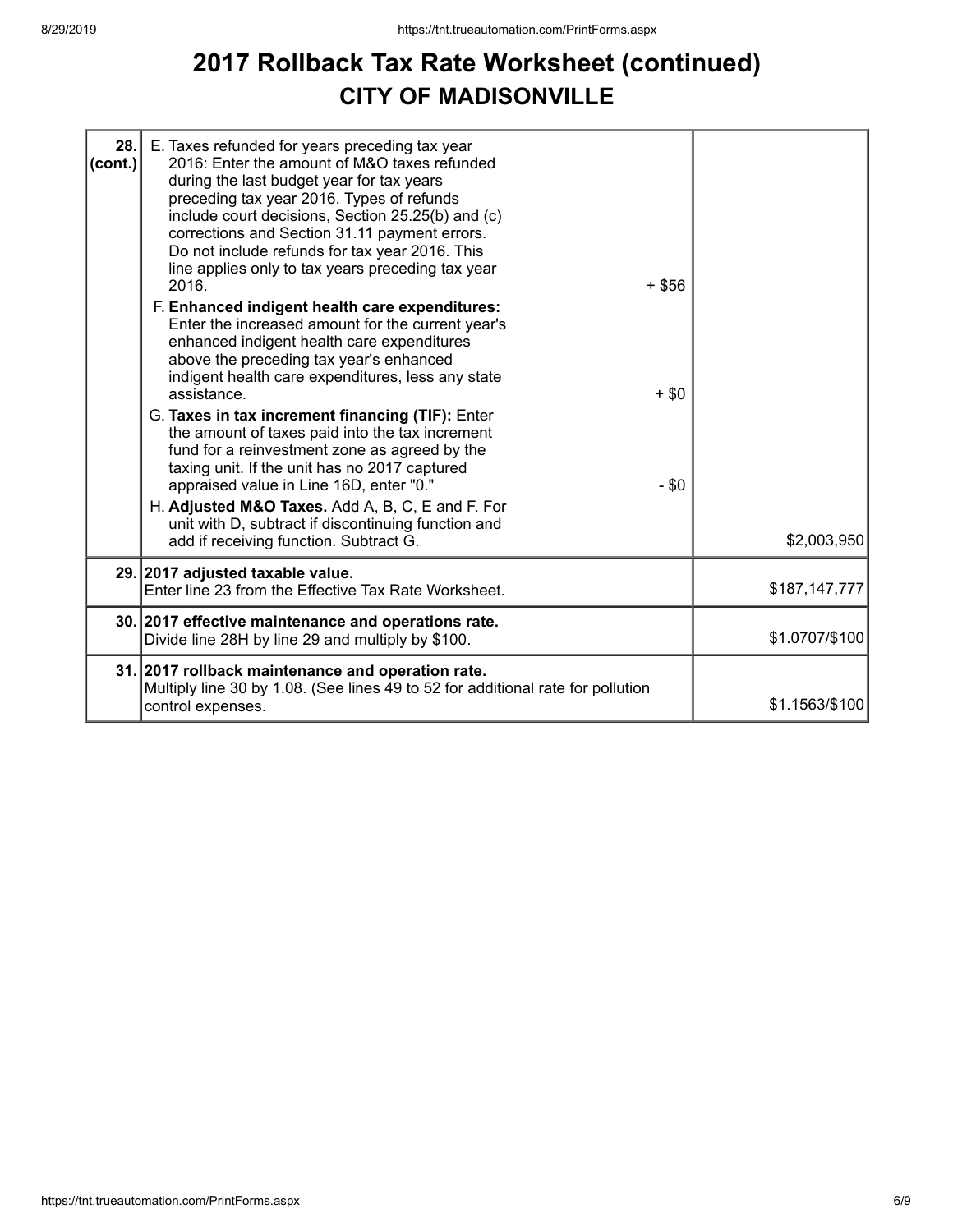## **2017 Rollback Tax Rate Worksheet (continued) CITY OF MADISONVILLE**

| 32. | Total 2017 debt to be paid with property taxes and additional sales tax<br>revenue.<br>"Debt" means the interest and principal that will be paid on debts that:<br>(1) are paid by property taxes,<br>(2) are secured by property taxes,<br>(3) are scheduled for payment over a period longer than one year and<br>(4) are not classified in the unit's budget as M&O expenses.<br>A: Debt also includes contractual payments to other<br>taxing units that have incurred debts on behalf of<br>this taxing unit, if those debts meet the four<br>conditions above. Include only amounts that will be<br>paid from property tax revenue. Do not include<br>appraisal district budget payments. List the debt in<br>Schedule B: Debt Service.<br>\$454,263 |                |
|-----|------------------------------------------------------------------------------------------------------------------------------------------------------------------------------------------------------------------------------------------------------------------------------------------------------------------------------------------------------------------------------------------------------------------------------------------------------------------------------------------------------------------------------------------------------------------------------------------------------------------------------------------------------------------------------------------------------------------------------------------------------------|----------------|
|     | B: Subtract unencumbered fund amount used to<br>reduce total debt.<br>-\$0                                                                                                                                                                                                                                                                                                                                                                                                                                                                                                                                                                                                                                                                                 |                |
|     | C: Subtract amount paid from other resources.<br>$-\$0$<br>D: Adjusted debt. Subtract B and C from A.                                                                                                                                                                                                                                                                                                                                                                                                                                                                                                                                                                                                                                                      | \$454,263      |
|     |                                                                                                                                                                                                                                                                                                                                                                                                                                                                                                                                                                                                                                                                                                                                                            |                |
|     | 33. Certified 2016 excess debt collections. Enter the amount certified by the<br>collector.                                                                                                                                                                                                                                                                                                                                                                                                                                                                                                                                                                                                                                                                | \$0            |
|     | 34. Adjusted 2017 debt. Subtract line 33 from line 32.                                                                                                                                                                                                                                                                                                                                                                                                                                                                                                                                                                                                                                                                                                     | \$454,263      |
|     | 35. Certified 2017 anticipated collection rate. Enter the rate certified by the<br>collector. If the rate is 100 percent or greater, enter 100 percent.                                                                                                                                                                                                                                                                                                                                                                                                                                                                                                                                                                                                    | 100.000000%    |
|     | 36. 2017 debt adjusted for collections. Divide line 34 by line 35.                                                                                                                                                                                                                                                                                                                                                                                                                                                                                                                                                                                                                                                                                         | \$454,263      |
|     | 37. 2017 total taxable value. Enter the amount on line 19.                                                                                                                                                                                                                                                                                                                                                                                                                                                                                                                                                                                                                                                                                                 | \$189,677,797  |
|     | 38. 2017 debt tax rate. Divide line 36 by line 37 and multiply by \$100.                                                                                                                                                                                                                                                                                                                                                                                                                                                                                                                                                                                                                                                                                   | \$0.2394/\$100 |
|     | 39. 2017 rollback tax rate. Add lines 31 and 38.                                                                                                                                                                                                                                                                                                                                                                                                                                                                                                                                                                                                                                                                                                           | \$1.3957/\$100 |
|     | 40. COUNTIES ONLY. Add together the rollback tax rates for each type of tax the<br>county levies. The total is the 2017 county rollback tax rate.                                                                                                                                                                                                                                                                                                                                                                                                                                                                                                                                                                                                          |                |
|     | <b>Fund Name</b><br><b>Tax Rate</b><br>${fields5.1}$<br>${fields2}$                                                                                                                                                                                                                                                                                                                                                                                                                                                                                                                                                                                                                                                                                        | $$$ /\$100     |

A taxing unit that adopted the additional sales tax must complete the lines for the *Additional Sales Tax Rate*. A taxing unit seeking additional rollback protection for pollution control expenses completes the *Additional Rollback Protection for Pollution Control*.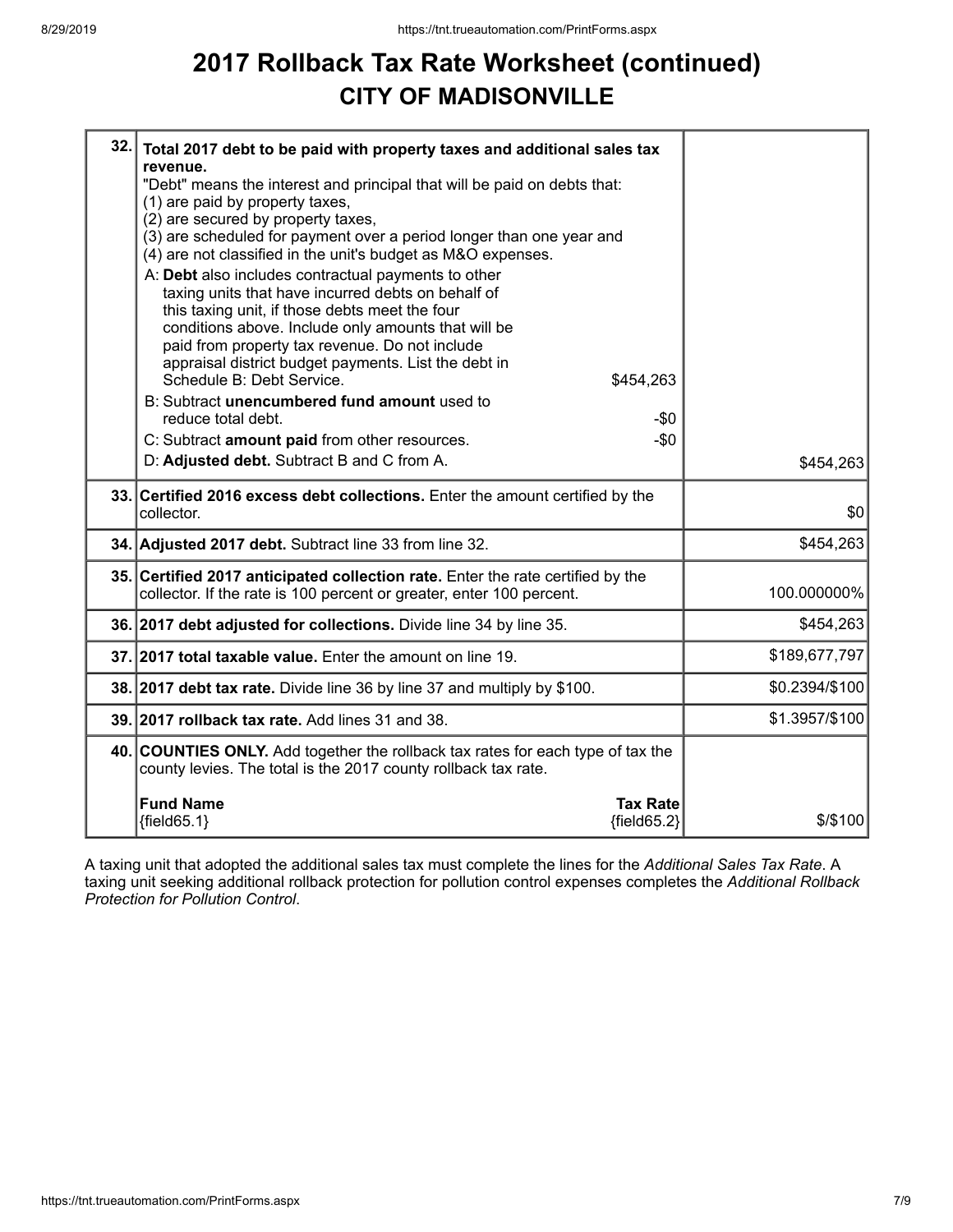## **Additional Sales Tax Rate Worksheet CITY OF MADISONVILLE**

| 41. Units that adopted the sales tax in August or November 2016, or in January or<br>May 2017. Enter the Comptroller's estimate of taxable sales for the previous<br>four quarters. Units that adopted the sales tax before August 2016, skip this<br>line. | \$0            |
|-------------------------------------------------------------------------------------------------------------------------------------------------------------------------------------------------------------------------------------------------------------|----------------|
| 42. Estimated sales tax revenue. Counties exclude any amount that is or will be<br>spent for economic development grants from the amount of estimated sales tax<br>revenue.                                                                                 |                |
| UNITS THAT ADOPTED THE SALES TAX IN AUGUST OR NOVEMBER<br>2016, OR IN JANUARY OR MAY 2017. Multiply the amount on line 41 by the<br>sales tax rate (.01, .005, or .0025, as applicable) and multiply the result by<br>.95.                                  |                |
| $-OR-$                                                                                                                                                                                                                                                      |                |
| UNITS THAT ADOPTED THE SALES TAX BEFORE AUGUST 2016. Enter<br>the sales tax revenue for the previous four quarters. Do not multiply by .95.                                                                                                                 | \$1,410,411    |
| 43. 2017 total taxable value. Enter the amount from line 37 of the Rollback Tax<br>Rate Worksheet.                                                                                                                                                          | \$189,677,797  |
| 44. Sales tax adjustment rate. Divide line 42 by line 43 and multiply by \$100.                                                                                                                                                                             | \$0.7435/\$100 |
| 45. 2017 effective tax rate, unadjusted for sales tax. Enter the rate from line 24 or<br>25, as applicable, on the Effective Tax Rate Worksheet.                                                                                                            | \$0.5654/\$100 |
| 46. 2017 effective tax rate, adjusted for sales tax.                                                                                                                                                                                                        |                |
| UNITS THAT ADOPTED THE SALES TAX IN AUGUST OR NOVEMBER<br>2016, OR IN JANUARY OR MAY 2017. Subtract line 45 from line 46.                                                                                                                                   |                |
| $-OR-$                                                                                                                                                                                                                                                      |                |
| UNITS THAT ADOPTED THE SALES TAX BEFORE AUGUST 2016. Enter<br>line 46, do not subtract.                                                                                                                                                                     | \$0.5654/\$100 |
| 47. 2017 rollback tax rate, unadjusted for sales tax. Enter the rate from line 39 or<br>40, as applicable, of the rollback tax rate worksheet.                                                                                                              | \$1.3957/\$100 |
| 48. 2017 rollback tax rate, adjusted for sales tax. Subtract line 44 from line 47.                                                                                                                                                                          | \$0.6522/\$100 |

If the additional sales tax rate increased or decreased from last year, contact the Comptroller's office for special instructions on calculating the sales tax projection for the first year after the rate change.